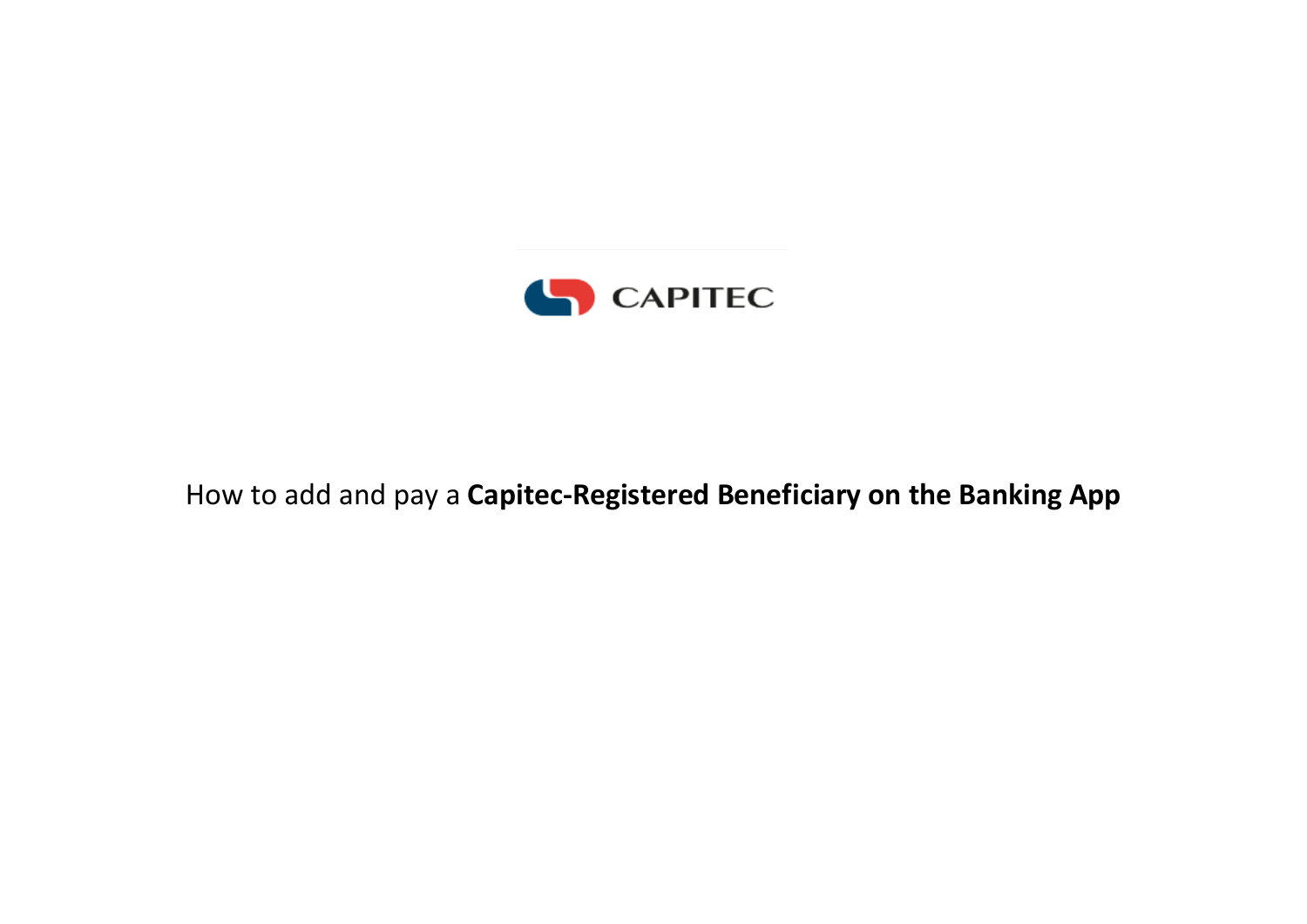First, send "your 11 digit meter number" to 36073 to register with **WireITTM**

Note that there is a R5 fee charged for this SMS.

You should receive an SMS reply within a few minutes saying that you are successfully registered. If you do not receive a reply, please check that you sent the correct meter number to the correct number (36073).

If you receive a message saying that your meter could not be registered, contact the **WireITTM** Call Centre on the following number 087 7420 459 or e-mail [helpdesk@wireit.co.za](mailto:helpdesk@wireit.co.za)

We have trained Call Centre operators who will be glad to assist you 24/7 any issues you experience with the registration or payment process.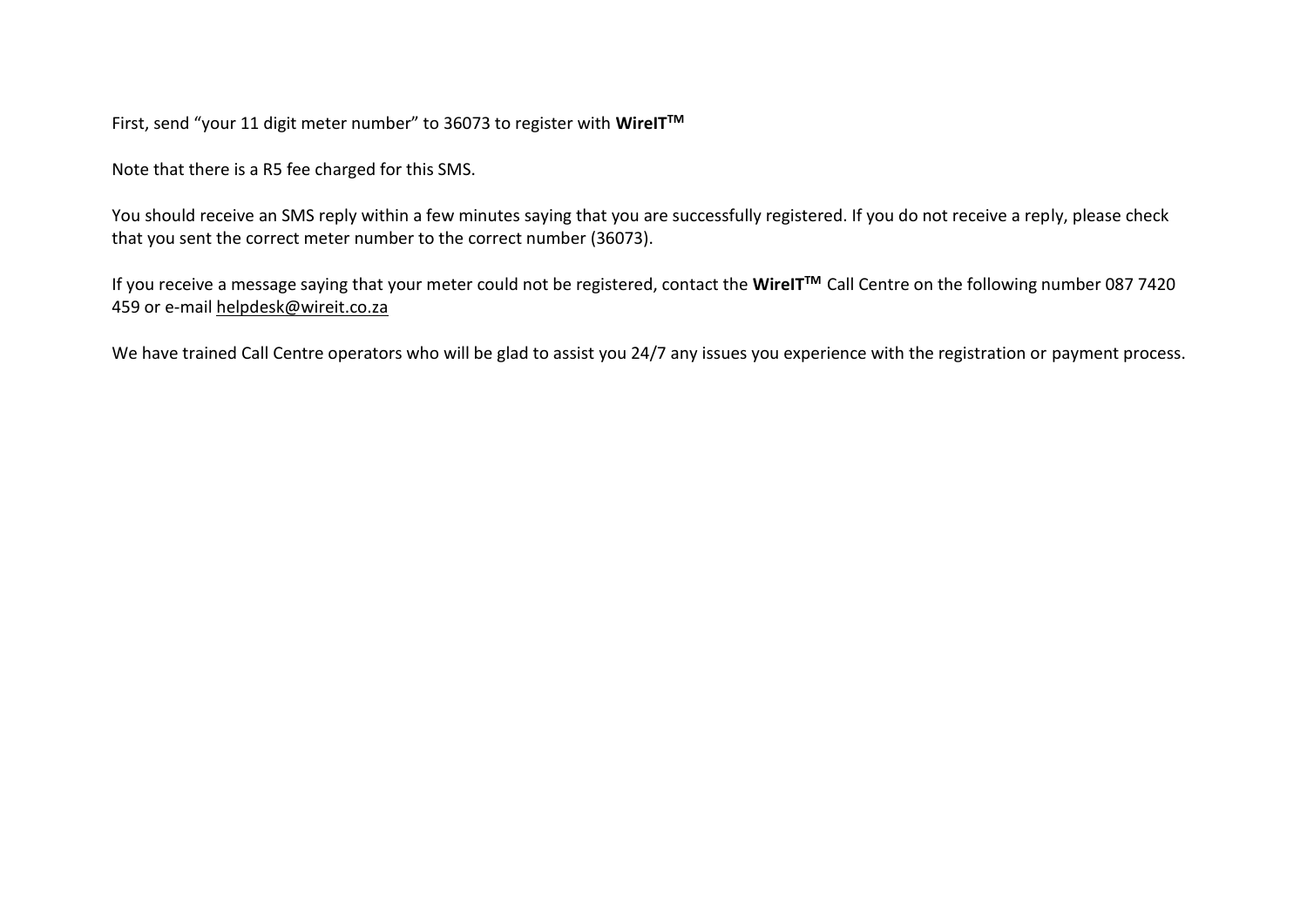#### **How to add a Capitec-Registered Beneficiary.**

Log into your banking application

|                                                 |                        | NO BROADCAST MESSAGE |                                                                | Move cursor over the message to pause |
|-------------------------------------------------|------------------------|----------------------|----------------------------------------------------------------|---------------------------------------|
| Client name:<br>Today's date: 30-Apr-2020 18:11 | my banking portfolio   |                      |                                                                |                                       |
| <b>Account Number</b>                           | <b>Account Name</b>    | <b>Status</b>        | <b>Balance</b>                                                 | Available Balance                     |
|                                                 | <b>SAVINGS ACCOUNT</b> | <b>OPEN</b>          | R24.83                                                         | R <sub>0.00</sub>                     |
|                                                 |                        |                      | Click on an account number or name to view the account details |                                       |
| I want to                                       |                        |                      |                                                                |                                       |
| View my profile details                         |                        |                      |                                                                |                                       |
| $\sum$ Go to the payments menu                  |                        |                      |                                                                |                                       |
| $\sum$ Go to the prepaid menu                   |                        |                      |                                                                |                                       |
| > View my debit orders                          |                        |                      |                                                                |                                       |
| > View my certificate of interest               |                        |                      |                                                                |                                       |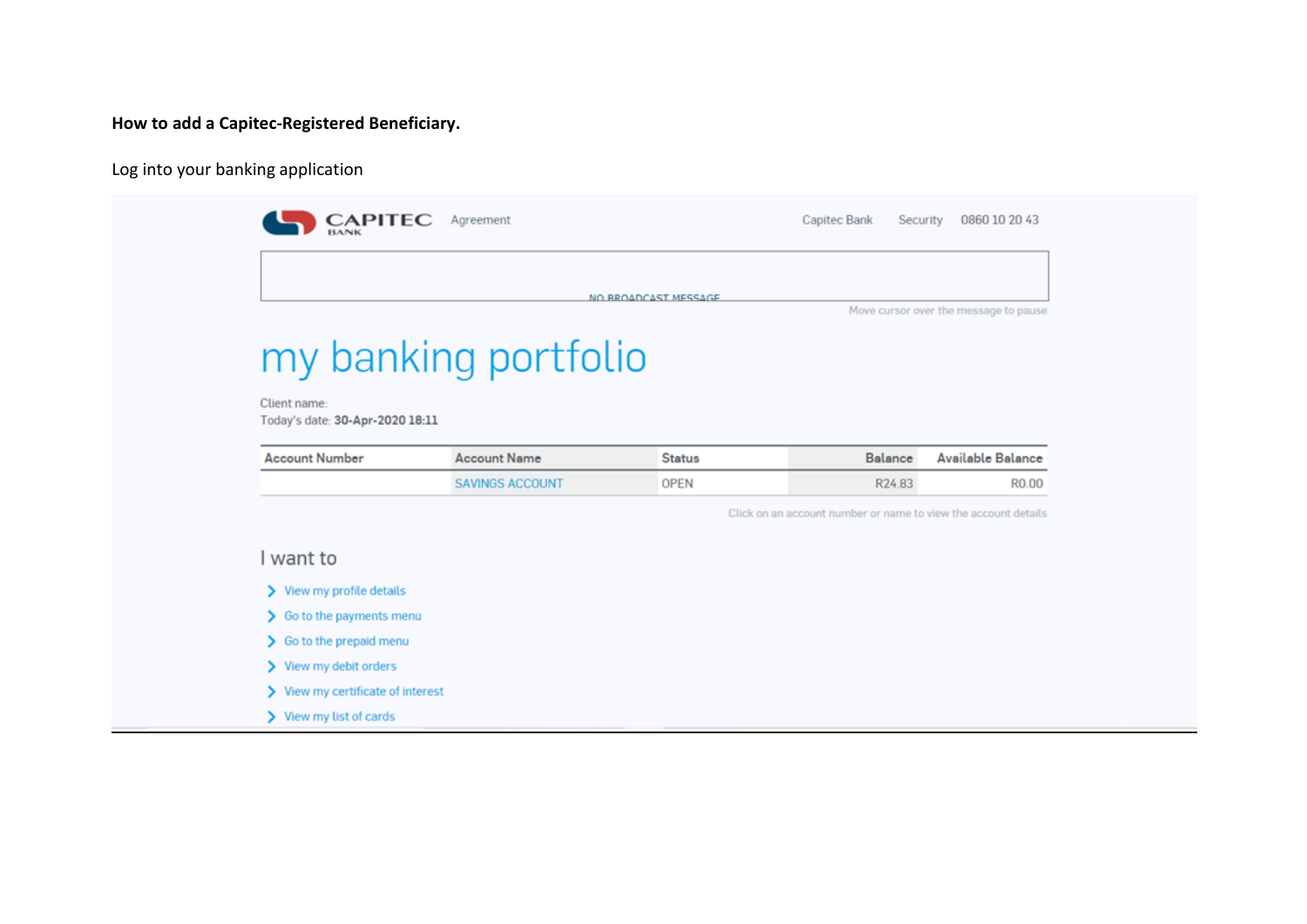On your dashboard go to your '**Payments Menu.**'



**Capitec Bank** Security 0860 10 20 43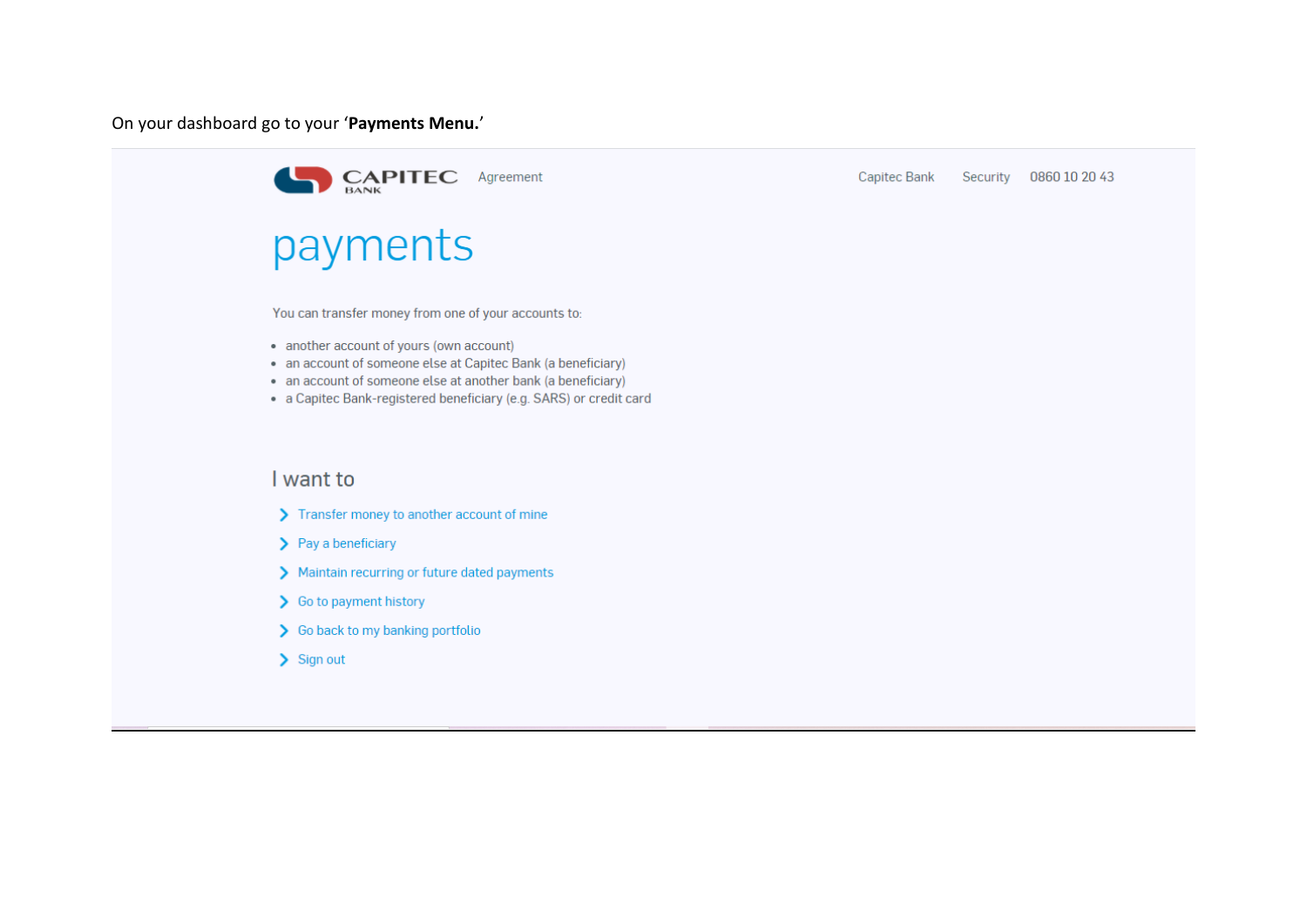**Click on 'Pay a beneficiary'** Choose **Capitec-registered**

| <b>CAPITEC</b><br>Agreement                                                                                                                                                    | <b>Capitec Bank</b> | Security | 0860 10 20 43 |
|--------------------------------------------------------------------------------------------------------------------------------------------------------------------------------|---------------------|----------|---------------|
|                                                                                                                                                                                |                     |          |               |
| payments                                                                                                                                                                       |                     |          |               |
| Pay a beneficiary                                                                                                                                                              |                     |          |               |
| Select a predefined beneficiary.<br>If the beneficiary does not exist, select one of the options below to add it to your list.<br>My beneficiary:<br>$\boldsymbol{\mathrm{v}}$ |                     |          |               |
| I want to                                                                                                                                                                      |                     |          |               |
| > Pay the selected beneficiary (pay now, once or more than once on a future date)                                                                                              |                     |          |               |
| > Create my own beneficiary                                                                                                                                                    |                     |          |               |
| > Add a Capitec Bank-registered beneficiary to my list                                                                                                                         |                     |          |               |
| > Add a credit card beneficiary to my list                                                                                                                                     |                     |          |               |
| > Update the details of the selected beneficiary                                                                                                                               |                     |          |               |
| > Remove the selected beneficiary                                                                                                                                              |                     |          |               |
| So back to payments menu                                                                                                                                                       |                     |          |               |
| So back to my banking portfolio                                                                                                                                                |                     |          |               |
| > Sign out                                                                                                                                                                     |                     |          |               |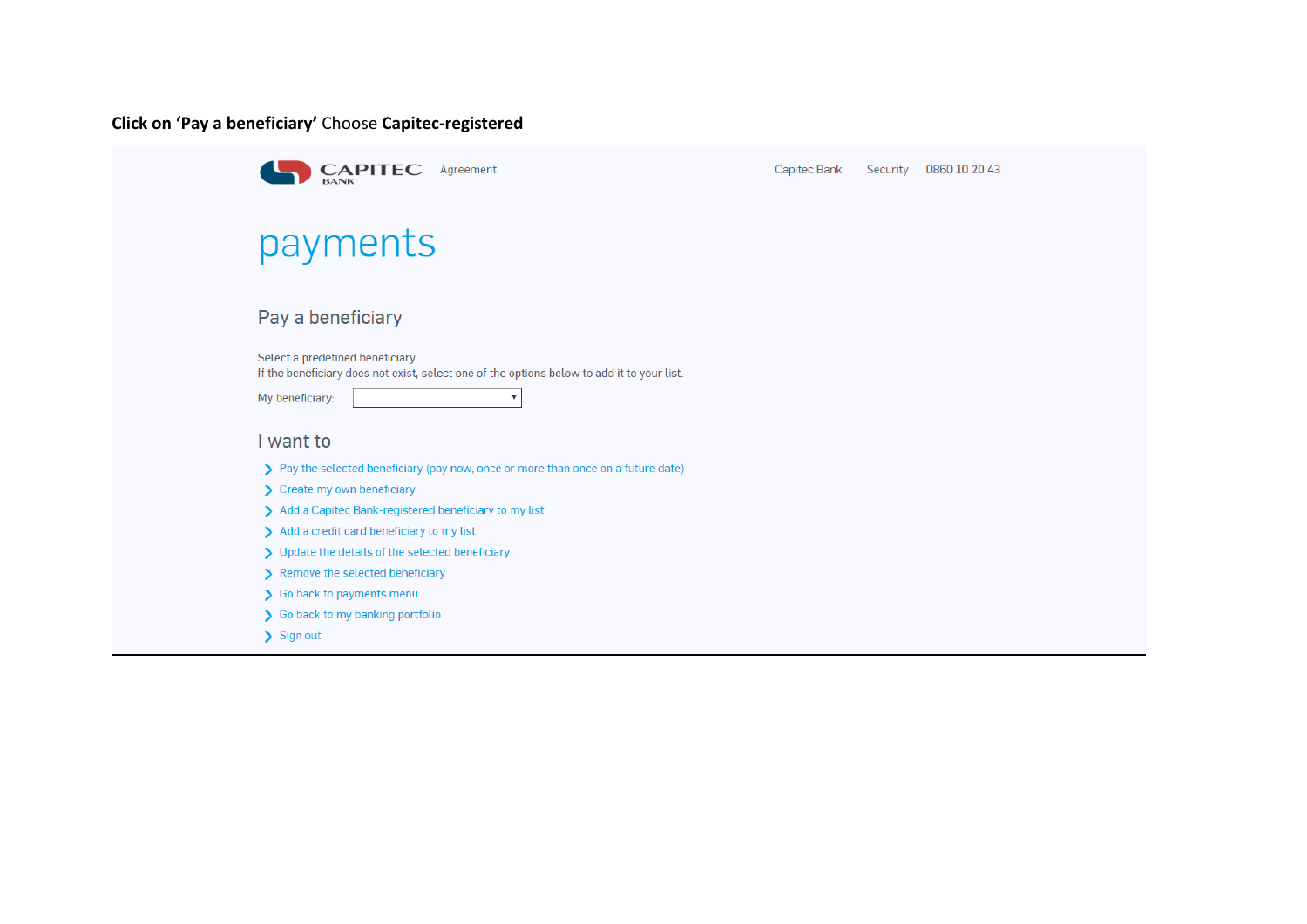#### Type in WirelT

| <b>CAPITEC</b> Agreement                   | Capitec Bank<br>0860 10 20 43<br>Security |
|--------------------------------------------|-------------------------------------------|
| create beneficiary                         |                                           |
| Find a Capitec Bank-registered beneficiary |                                           |
| Look for:<br>wireit                        | Find                                      |
| I want to                                  |                                           |
| > Go back to the payments menu             |                                           |
| > Go back to my banking portfolio page     |                                           |
| > Sign out                                 |                                           |
|                                            |                                           |
|                                            |                                           |
|                                            |                                           |
|                                            |                                           |
|                                            |                                           |
|                                            |                                           |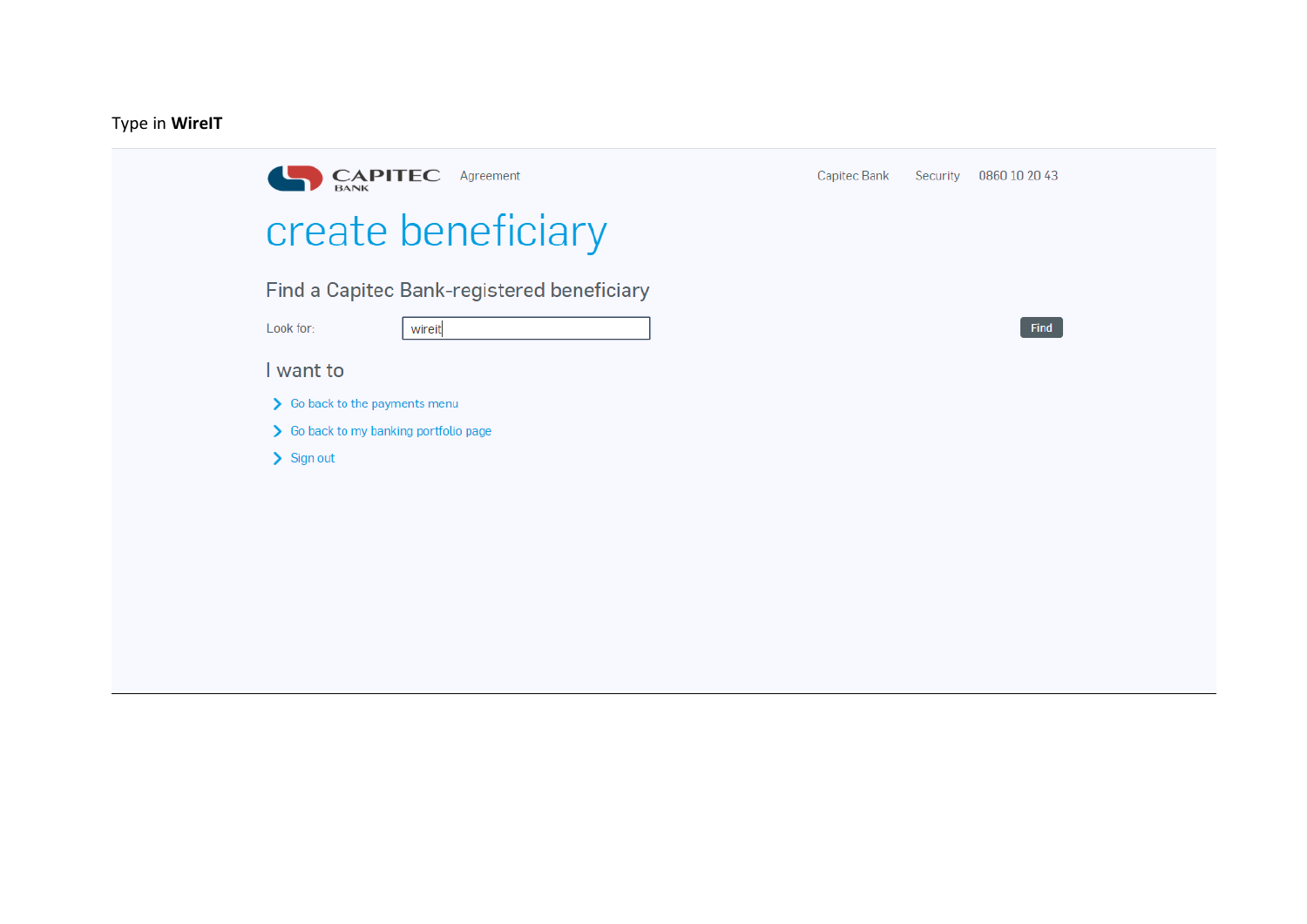**WireIT** information will populate on the screen

|           | <b>CAPITEC</b><br><b>BANK</b>             | Agreement                                  | Capitec Bank          | Security | 0860 10 20 43 |
|-----------|-------------------------------------------|--------------------------------------------|-----------------------|----------|---------------|
|           |                                           | create beneficiary                         |                       |          |               |
|           |                                           | Find a Capitec Bank-registered beneficiary |                       |          |               |
| Look for: | wireit                                    |                                            |                       |          | <b>Find</b>   |
|           |                                           | Select the required registered beneficiary |                       |          |               |
|           | <b>Registered Beneficiary</b>             |                                            | <b>Account Number</b> |          |               |
| $\bullet$ | <b>WiREIT</b>                             |                                            | ********              |          |               |
|           | I want to                                 |                                            |                       |          |               |
|           | > Add the selected beneficiary to my list |                                            |                       |          |               |
|           |                                           |                                            |                       |          |               |
|           | So back to the payments menu              |                                            |                       |          |               |
|           | So back to my banking portfolio page      |                                            |                       |          |               |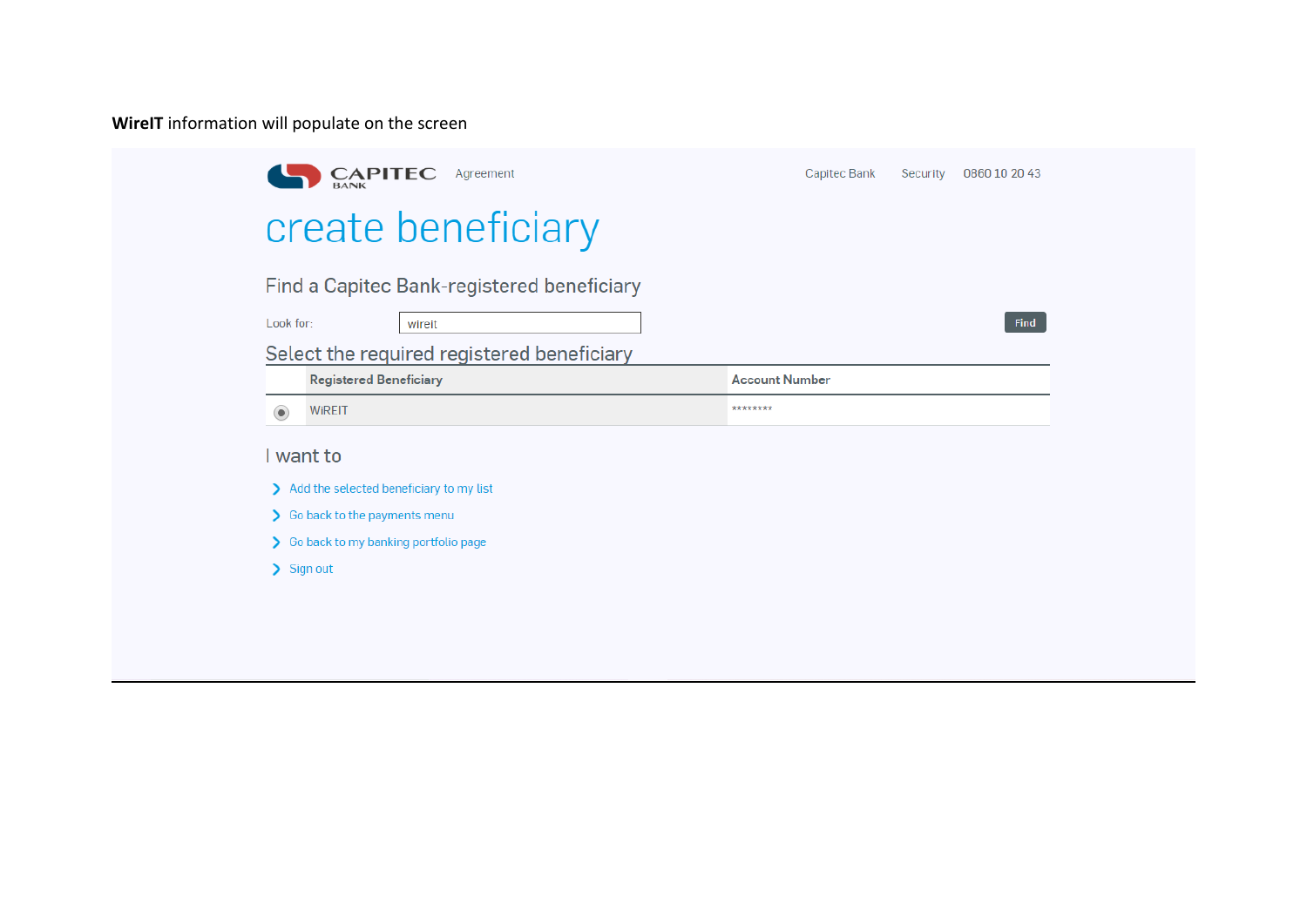#### Insert your **11 digit meter number** as a reference. Click '**Add this beneficiary to my list**'

| <b>CAPITEC</b>                                         | Agreement          | Capitec Bank<br>Security  | 0860 10 20 43 |
|--------------------------------------------------------|--------------------|---------------------------|---------------|
|                                                        | create beneficiary |                           |               |
| Beneficiary details<br>Registered beneficiary<br>name: | WIREIT             |                           |               |
| My beneficiary name:                                   | WIREIT             |                           |               |
| Reference:                                             | 04141914911        | (beneficiary's statement) |               |
| Email address:                                         |                    |                           |               |
|                                                        |                    |                           |               |
| I want to                                              |                    |                           |               |
| > Add this beneficiary to my list                      |                    |                           |               |
| > Go back to the payments menu                         |                    |                           |               |
| > Go back to my banking portfolio page                 |                    |                           |               |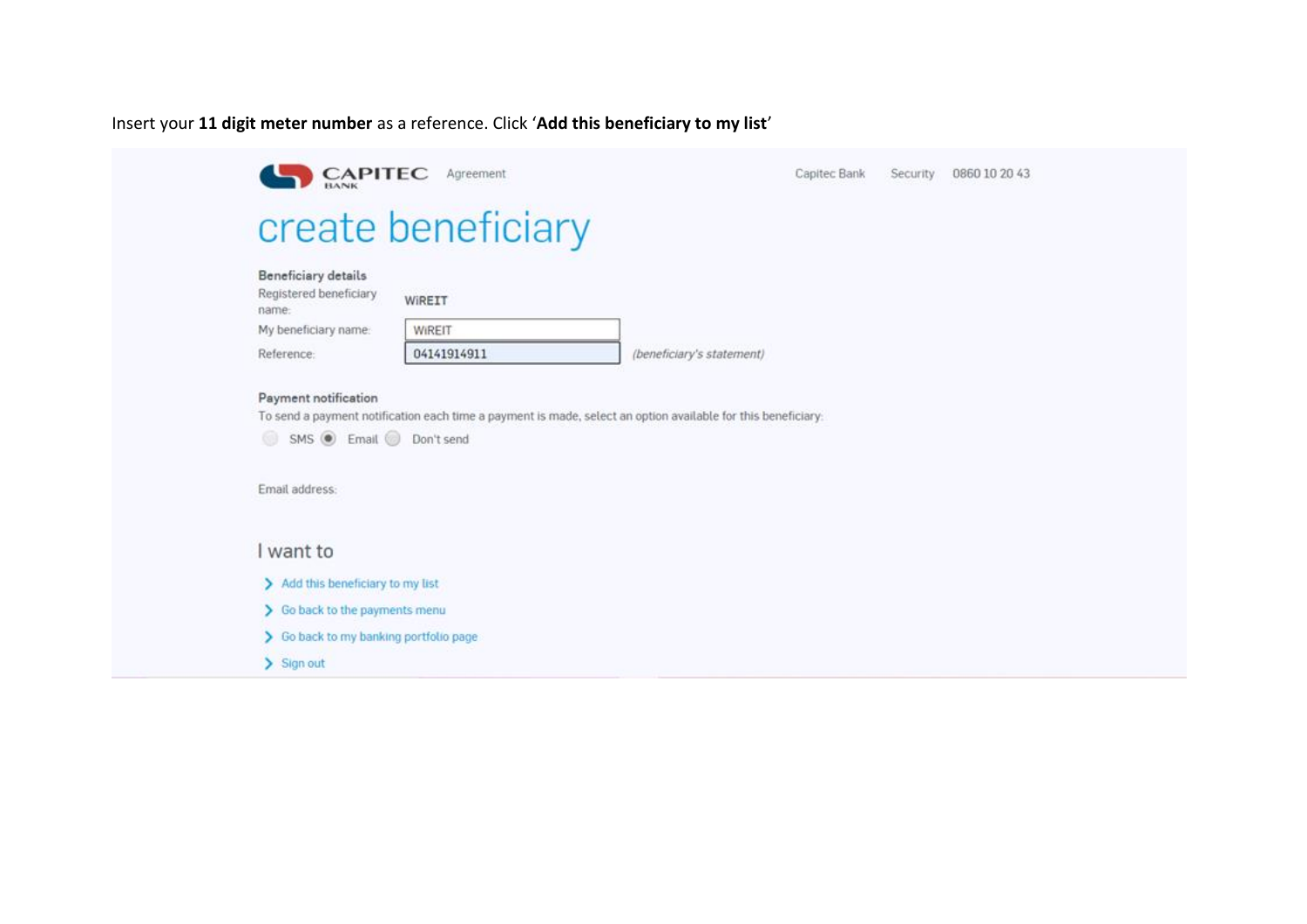Enter your secret Remote **PIN to confirm**

| <b>CAPITEC</b> Agreement                                                                                                            |                                                                                                                                                                           | Capitec Bank<br>Security<br>0860 10 20 43 |
|-------------------------------------------------------------------------------------------------------------------------------------|---------------------------------------------------------------------------------------------------------------------------------------------------------------------------|-------------------------------------------|
| create beneficiary                                                                                                                  |                                                                                                                                                                           |                                           |
| Beneficiary details<br>Registered beneficiary<br><b>WIREIT</b><br>name:<br>My beneficiary name:<br>WIREIT<br>04141914<br>Reference: | <b>Security</b>                                                                                                                                                           |                                           |
| Payment notification<br>To send a payment notification each tim<br>SMS C Email C Don't send                                         | Open the Capitec Remote Banking app on your<br>$\left( \bullet \right)$<br>cellphone and confirm creation of a beneficiary for<br>WiREIT.<br>$\frac{3}{2}$ 3 minutes left |                                           |
| Email address:<br>Capitec9dk5ez3                                                                                                    | Cancel                                                                                                                                                                    |                                           |
| I want to                                                                                                                           |                                                                                                                                                                           |                                           |
| > Add this beneficiary to my list                                                                                                   |                                                                                                                                                                           |                                           |
| So back to the payments menu                                                                                                        |                                                                                                                                                                           |                                           |
| So back to my banking portfolio page                                                                                                |                                                                                                                                                                           |                                           |
| $\sum$ Sign out                                                                                                                     |                                                                                                                                                                           |                                           |

**T** 021 941 1377 **F** +27 21 941 0770 **E [ClientCare@capitecbank.co.za](mailto:ClientCare@capitecbank.co.za)**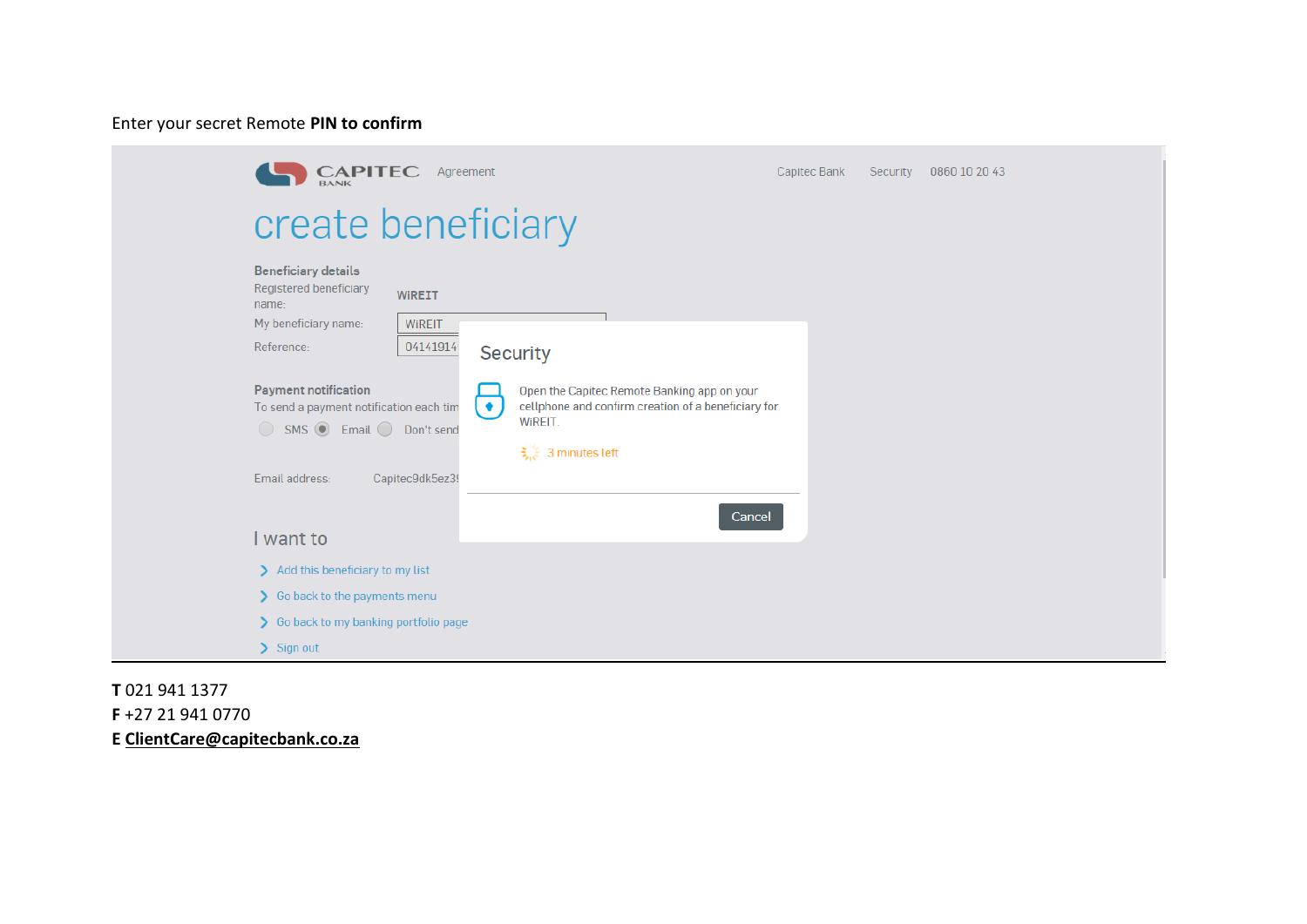**How to pay a Capitec-Registered Beneficiary.**

On your dashboard go to your payments menu.

| <b>CAPITEC</b><br>Agreement                                                                                                                                                                                                                                                                            | Capitec Bank | Security | 0860 10 20 43 |
|--------------------------------------------------------------------------------------------------------------------------------------------------------------------------------------------------------------------------------------------------------------------------------------------------------|--------------|----------|---------------|
| payments                                                                                                                                                                                                                                                                                               |              |          |               |
| You can transfer money from one of your accounts to:<br>• another account of yours (own account)<br>• an account of someone else at Capitec Bank (a beneficiary)<br>• an account of someone else at another bank (a beneficiary)<br>• a Capitec Bank-registered beneficiary (e.g. SARS) or credit card |              |          |               |
| I want to                                                                                                                                                                                                                                                                                              |              |          |               |
| > Transfer money to another account of mine                                                                                                                                                                                                                                                            |              |          |               |
| $\sum$ Pay a beneficiary                                                                                                                                                                                                                                                                               |              |          |               |
| > Maintain recurring or future dated payments                                                                                                                                                                                                                                                          |              |          |               |
| So to payment history                                                                                                                                                                                                                                                                                  |              |          |               |
| > Go back to my banking portfolio                                                                                                                                                                                                                                                                      |              |          |               |
| $\sum$ Sign out                                                                                                                                                                                                                                                                                        |              |          |               |
|                                                                                                                                                                                                                                                                                                        |              |          |               |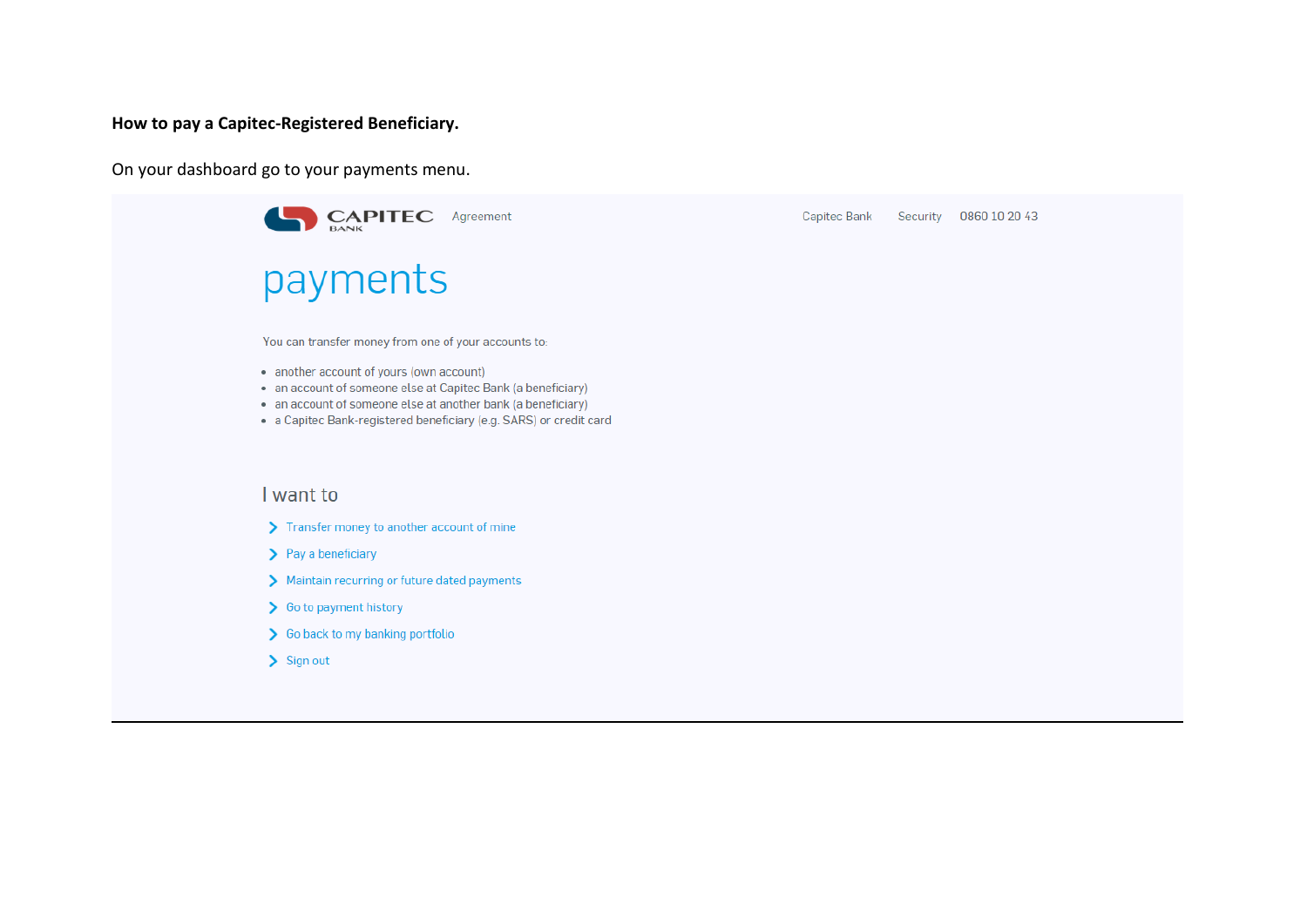Click '**Pay a beneficiary'.** Select a **'predefined beneficiary'**

| <b>CAPITEC</b><br>Agreement                                                                                                    | Capitec Bank | Security | 0860 10 20 43 |
|--------------------------------------------------------------------------------------------------------------------------------|--------------|----------|---------------|
| payments                                                                                                                       |              |          |               |
| Pay a beneficiary                                                                                                              |              |          |               |
| Select a predefined beneficiary.<br>If the beneficiary does not exist, select one of the options below to add it to your list. |              |          |               |
| My beneficiary:<br>$\boldsymbol{\mathrm{v}}$                                                                                   |              |          |               |
| I want to                                                                                                                      |              |          |               |
| > Pay the selected beneficiary (pay now, once or more than once on a future date)                                              |              |          |               |
| > Create my own beneficiary                                                                                                    |              |          |               |
| > Add a Capitec Bank-registered beneficiary to my list                                                                         |              |          |               |
| > Add a credit card beneficiary to my list                                                                                     |              |          |               |
| > Update the details of the selected beneficiary                                                                               |              |          |               |
| > Remove the selected beneficiary                                                                                              |              |          |               |
| So back to payments menu                                                                                                       |              |          |               |
| So back to my banking portfolio                                                                                                |              |          |               |
| $\sum$ Sign out                                                                                                                |              |          |               |